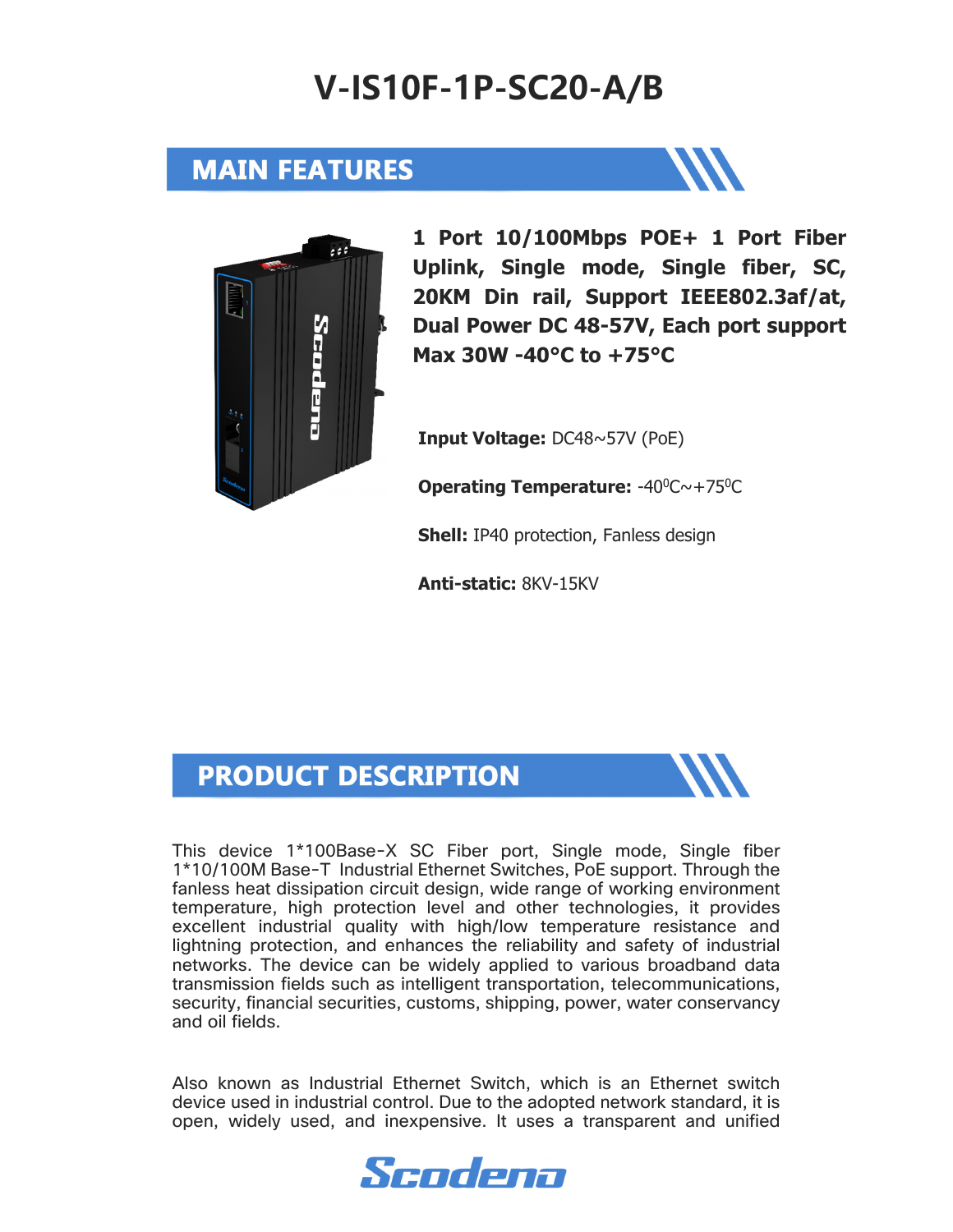TCP/IP protocol. The network has become the main communication standard in the field of industrial control.

Industrial switches feature carrier-grade performance to withstand harsh environments. With a wide range of products and flexible port configurations, it can meet the needs of various industrial fields. The product features a wide temperature design with a protection rating of no less than IP30 and supports standard and proprietary ring redundancy protocols





Industrial protection **1996** Wide range of Wide range of





operating temperature



Surge protection for Ethernet port

Dual Power Supply **IEEE 802.3af/802.3at** 

### **DIP SWITCH**





| $1 \text{ C/D}$ | <b>Remote PD Reset</b>         |
|-----------------|--------------------------------|
| 2 LGY           | Standard/Non-standard PoE Mode |
| 3 VLAN          | I Port Isolation               |
| 4 RST           | Reset                          |

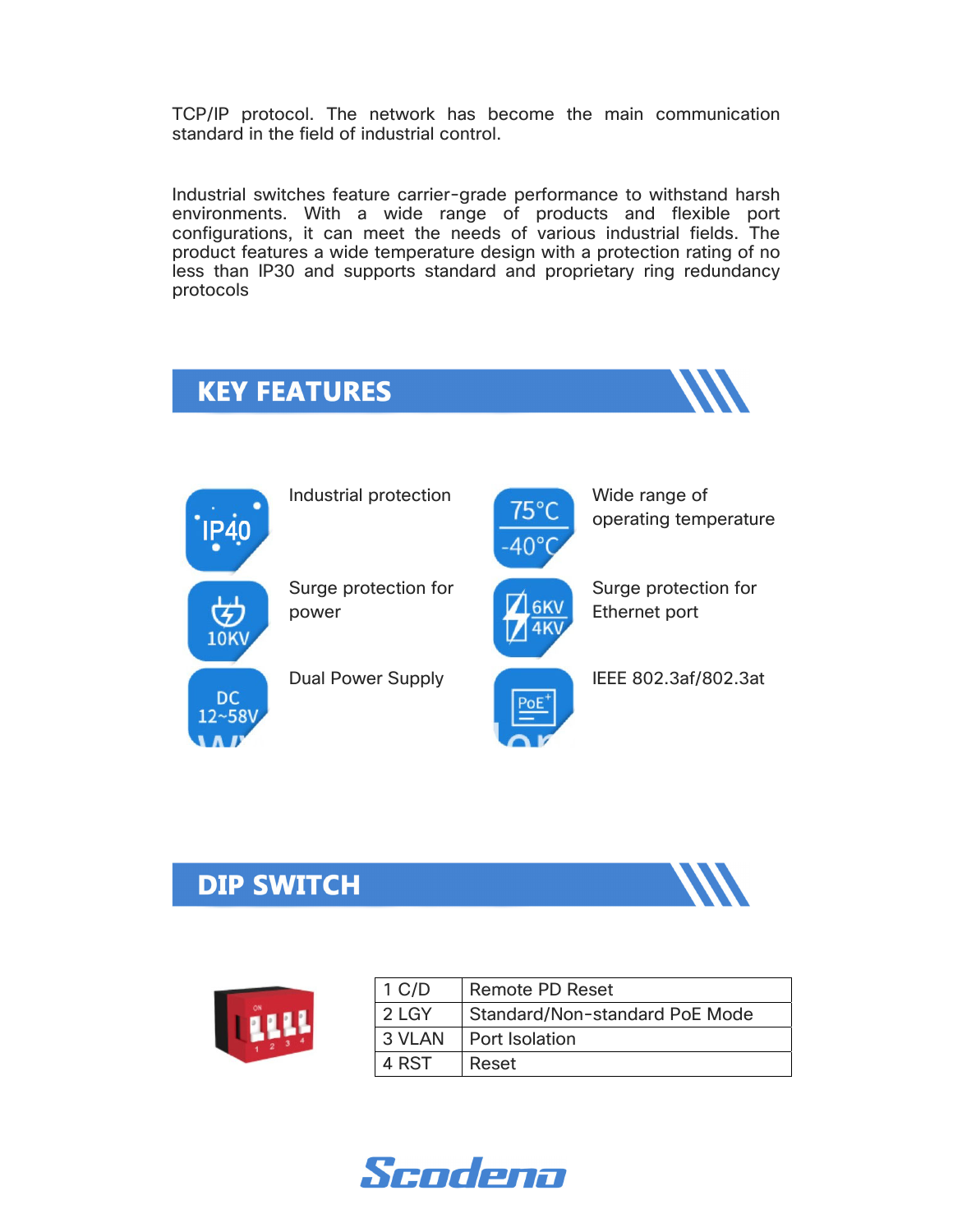# **PRODUCT PARAMETERS**

| <b>Description</b>                            | <b>Specifications</b>              |  |  |  |
|-----------------------------------------------|------------------------------------|--|--|--|
| <b>Provider Mode Ports</b>                    |                                    |  |  |  |
| <b>Fixed port</b>                             | 1*100Base-X SC, 1*10/100Base-T     |  |  |  |
| Power interface                               | Phoenix terminal, dual power       |  |  |  |
|                                               | supply                             |  |  |  |
| <b>LED Indicators</b>                         | P1/P2, OPT                         |  |  |  |
| <b>DIP Switch</b>                             |                                    |  |  |  |
| 1 LFP                                         | <b>LFP/ Remote PD Reset</b>        |  |  |  |
| 2 LGY                                         | LEGACY (Standard & Non-standard    |  |  |  |
|                                               | PoE)                               |  |  |  |
| 3 VLAN                                        | Port Isolation                     |  |  |  |
| 4 BSR                                         | <b>Storm Control Configuration</b> |  |  |  |
| <b>Cable type &amp; Transmission distance</b> |                                    |  |  |  |
| Twisted-pair                                  | 0-100m (CAT5e, CAT6)               |  |  |  |
| Monomode optical fiber                        | 20KM SMF                           |  |  |  |
| <b>Electrical Specifications</b>              |                                    |  |  |  |
| Input voltage                                 | DC48~57V (PoE)                     |  |  |  |
| <b>Total Power consumption</b>                | Total power<35W                    |  |  |  |
| <b>Network Topology</b>                       |                                    |  |  |  |
| Ring topology                                 | Unsupport                          |  |  |  |
| Star topology                                 | Support                            |  |  |  |
| Bus topology                                  | Support                            |  |  |  |
| <b>Tree Topology</b>                          | Support                            |  |  |  |
| Hybrid topology                               | Support                            |  |  |  |
| <b>Layer 2 Switching</b>                      |                                    |  |  |  |
| Switching capacity                            | 1G                                 |  |  |  |
| Packet forwarding rate                        | 0.297Mpps                          |  |  |  |
| <b>VLAN</b>                                   | Unsupported                        |  |  |  |
| Mac address table                             | 2K                                 |  |  |  |
| <b>Buffer</b>                                 | 768K                               |  |  |  |
| <b>Forwarding delay</b>                       | $\overline{\text{5}}$ us           |  |  |  |
| MDX/MIDX                                      | Support                            |  |  |  |
| Flow control                                  | Support                            |  |  |  |
| Jumbo Frame                                   | 2K Bytes                           |  |  |  |
| <b>Storm Control</b>                          | Support                            |  |  |  |
| LFP                                           | Support                            |  |  |  |
| Port Isolation                                | Support                            |  |  |  |
| <b>PoE</b>                                    |                                    |  |  |  |
| PoE port                                      | 1                                  |  |  |  |
| <b>PoE Protocol</b>                           | 802.3af, 802.3at                   |  |  |  |

**WW** 

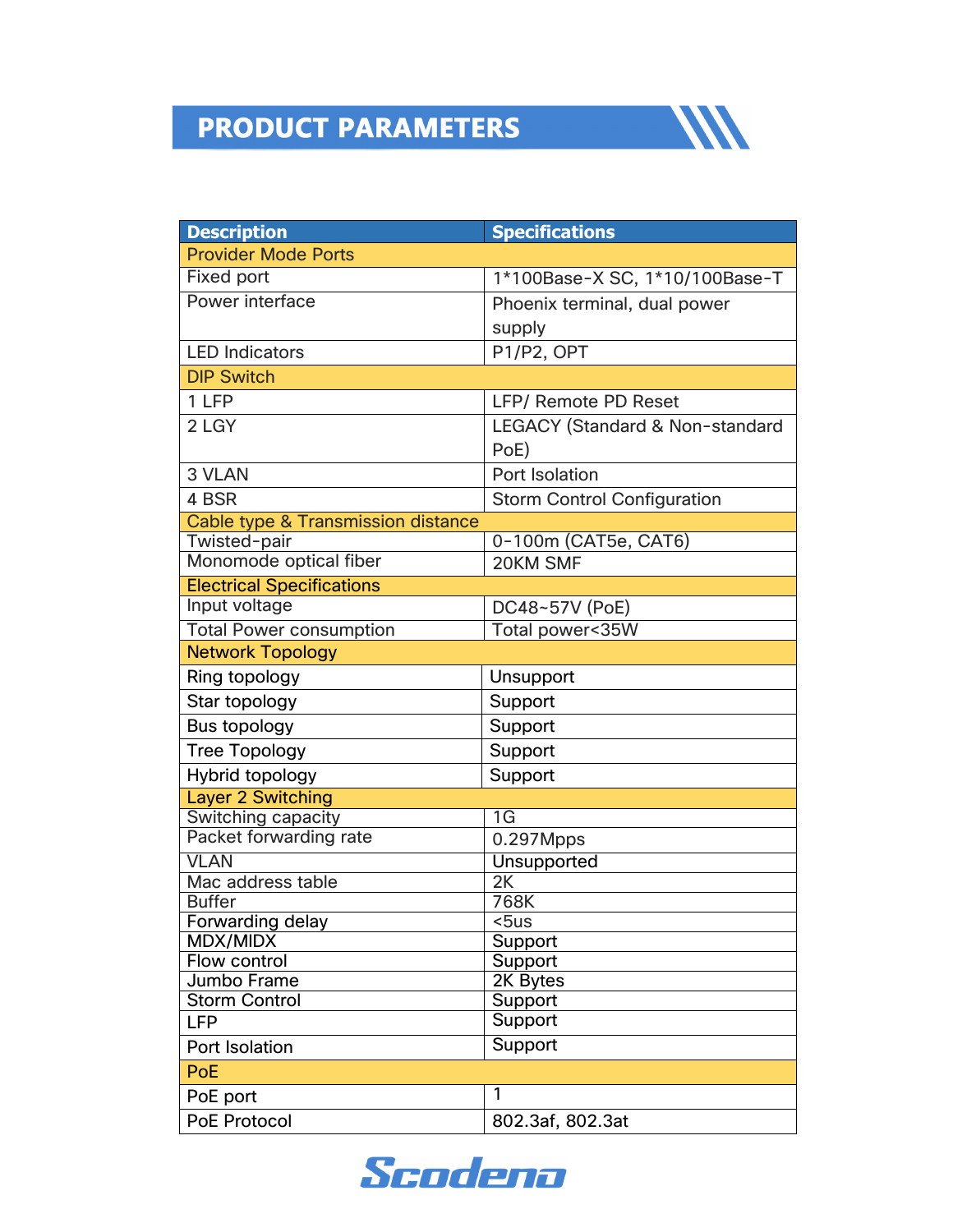| Pin Assignment                      | 1,2,3,6                                                                    |  |  |  |
|-------------------------------------|----------------------------------------------------------------------------|--|--|--|
| PoE Mode                            | Standard & non-standard are                                                |  |  |  |
|                                     | supported                                                                  |  |  |  |
| <b>Remote PD Reset</b>              | Supported                                                                  |  |  |  |
| Environment                         |                                                                            |  |  |  |
| <b>Operating temperature</b>        | $-40^{\circ}$ C ~ +75°C                                                    |  |  |  |
| Storage temperature                 | $-40^{\circ}$ C ~ +75°C                                                    |  |  |  |
| Relative humidity                   | 10%~90% (non-condensing)                                                   |  |  |  |
| <b>Thermal methods</b>              | Fanless design, natural cooling                                            |  |  |  |
| <b>MTBF</b>                         | 100,000 hours                                                              |  |  |  |
| <b>EMC &amp; INGRESS PROTECTION</b> |                                                                            |  |  |  |
| <b>IP Level</b>                     | <b>IP40</b>                                                                |  |  |  |
| Surge protection of Power           | IEC 61000-4-5 Level 3 (4KV/2KV)                                            |  |  |  |
|                                     | (8/20us)                                                                   |  |  |  |
| Surge protection of Ethernet port   | IEC 61000-4-5 Level 3 (4KV/2KV)                                            |  |  |  |
|                                     | (10/700us)                                                                 |  |  |  |
| <b>ESD</b>                          | IEC 61000-4-2 Level 4 (8K/15K)                                             |  |  |  |
| <b>Mechanical Dimensions</b>        |                                                                            |  |  |  |
| <b>Product size</b>                 | 31*91*118mm (W×H×D)                                                        |  |  |  |
| <b>Installation Method</b>          | DIN rail                                                                   |  |  |  |
| Weight                              | 0.36KG                                                                     |  |  |  |
| <b>Authentication</b>               |                                                                            |  |  |  |
| Authentication                      | CCC/CE/FCC/RoHS                                                            |  |  |  |
| <b>Accessories</b>                  |                                                                            |  |  |  |
| Accessories                         | Device, Terminals, Specification,<br>Certificate, power adapter (optional) |  |  |  |

### ORDERING INFORMATION



| <b>Switch</b>           |                                                    |  |  |  |
|-------------------------|----------------------------------------------------|--|--|--|
| <b>Product number</b>   | <b>Product description</b>                         |  |  |  |
|                         | 1 Port 10/100Mbps POE+ 1 Port Fiber Uplink, Single |  |  |  |
| $V$ -IS10F-1P-          | mode, Single fiber, SC, 20KM Din rail, Support     |  |  |  |
| <b>SC20-A</b>           | IEEE802.3af/at, Dual Power DC 48-57V, Each port    |  |  |  |
|                         | support Max 30W -40°C to +75°C                     |  |  |  |
|                         | 1 Port 10/100Mbps POE+ 1 Port Fiber Uplink, Single |  |  |  |
| $V$ -IS10F-1P-          | mode, Single fiber, SC, 20KM Din rail, Support     |  |  |  |
| <b>SC20-B</b>           | IEEE802.3af/at, Dual Power DC 48-57V, Each port    |  |  |  |
|                         | support Max 30W -40°C to +75°C                     |  |  |  |
| <b>Package Contents</b> |                                                    |  |  |  |